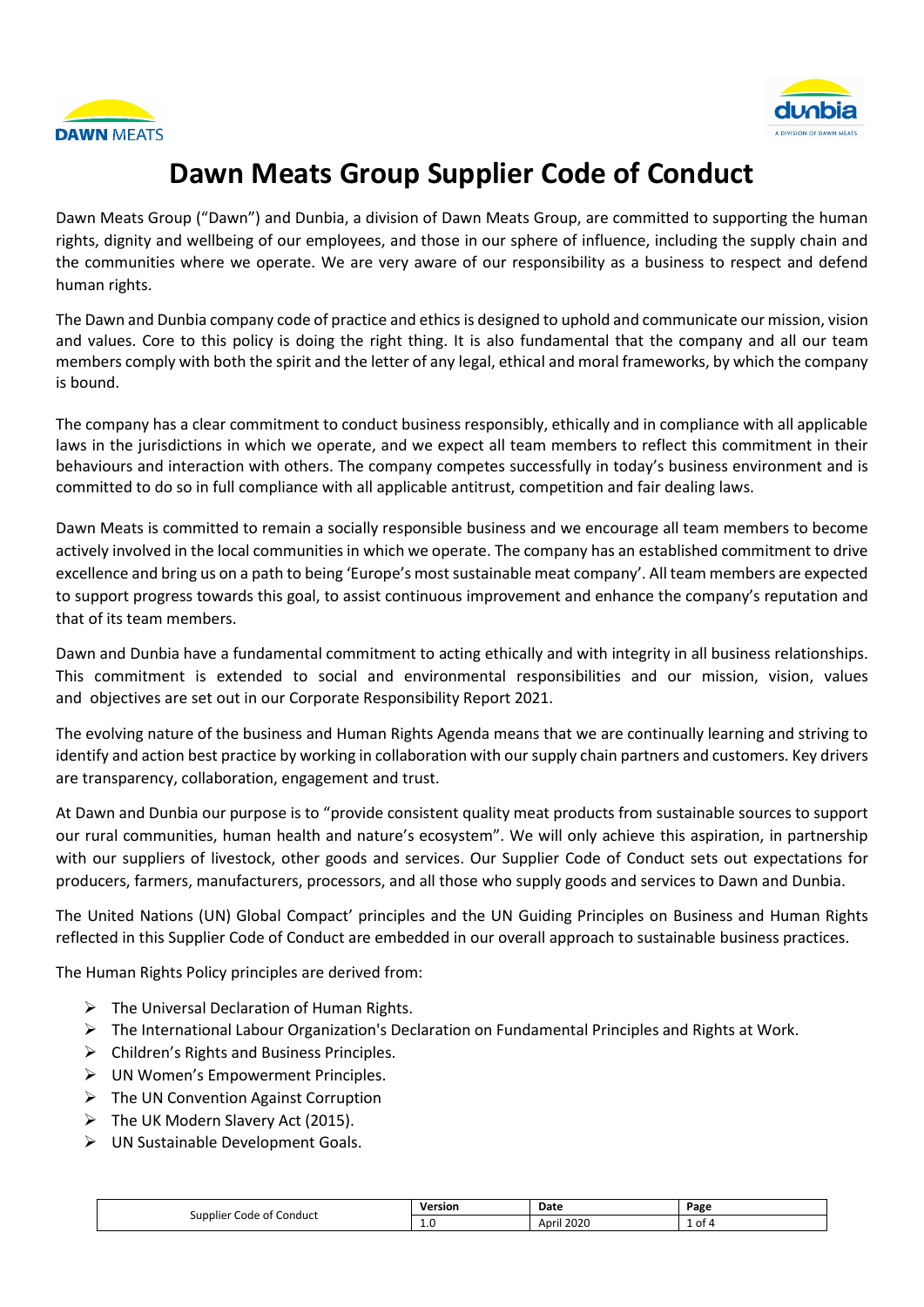### **Purpose and Scope**

This Supplier Code of Conduct sets out the minimum standards and expectations and we encourage all suppliers to go beyond these requirements. This code of conduct applies to all internal and external suppliers of goods and services to Dawn and Dunbia. It is in addition to existing quality, technical and commercial agreements. It is expected that suppliers apply similar levels of compliance to their own suppliers and approved sub-contractors.

# **Supplier Code of Conduct Requirements and Expectations**

# **Obey the Law**

- $\triangleright$  Acquire and maintain knowledge and understanding of relevant laws applicable to your business, the industry and jurisdictions in which you operate.
- $\triangleright$  Regard legal requirements as a minimum standard and seek to go beyond this minimum standard to further the social, environmental and ethical sustainable sourcing agenda.
- $\triangleright$  Report to Dawn and Dunbia, any material issues related to the goods and /or serviced supplied, as soon as you become aware of such issues.

#### **Business Conduct Standards**

- $\triangleright$  Dawn and Dunbia have always set high standards for the way we conduct business. We expect our staff to conduct themselves with integrity, impartiality, honesty and transparency. It is our expectation that supply chain partners display these values in their business activities.
- $\triangleright$  Fulfil business obligations and work with Dawn and Dunbia to manage unforeseen events and situations effectively.
- $\triangleright$  Compete fairly and ethically for Dawn's and Dunbia's business.
- $\triangleright$  Maintain accurate and authentic records of business transactions.
- Avoid and mitigate against any situations which may negatively impact Dawn's and Dunbia's reputation and/or business interests.
- $\triangleright$  Upon request from Dawn and/or Dunbia, disclose information on the known origins of materials and ingredients supplied, to enable full traceability and supply chain transparency, as far as possible. At a minimum, we expect suppliers to know the country of origin of a material and/or ingredient, to have carried out an assessment of the known human rights, ethical and modern slavery risks associated with those countries, and to establish a strategy to mitigate against these risks.

#### **Business Ethics**

- $\triangleright$  Dawn and Dunbia will not tolerate bribery or corruption in any form, or any breach of our Anti-Bribery and Conflict of Interest Policies.
- $\triangleright$  Suppliers must disclose any personal relationships, economic interest or other ties to their business held by an employee or contractor with Dawn and/or Dunbia.
- $\triangleright$  Suppliers to Dawn and/or Dunbia must meet all applicable quality and food safety standards and demonstrate that they have robust food-safety and quality-management systems in place.
- $\triangleright$  Suppliers shall take appropriate measures to secure and protect all confidential information related to its relationship with Dawn and Dunbia and use it only for the purpose authorised under contractual agreement. This obligation shall remain in force regardless of the status of the business relationship.

| Conduct<br>Supplier<br>Code of | Version    | Date          | Page     |
|--------------------------------|------------|---------------|----------|
|                                | <b>L.U</b> | 2020<br>April | .ot<br>- |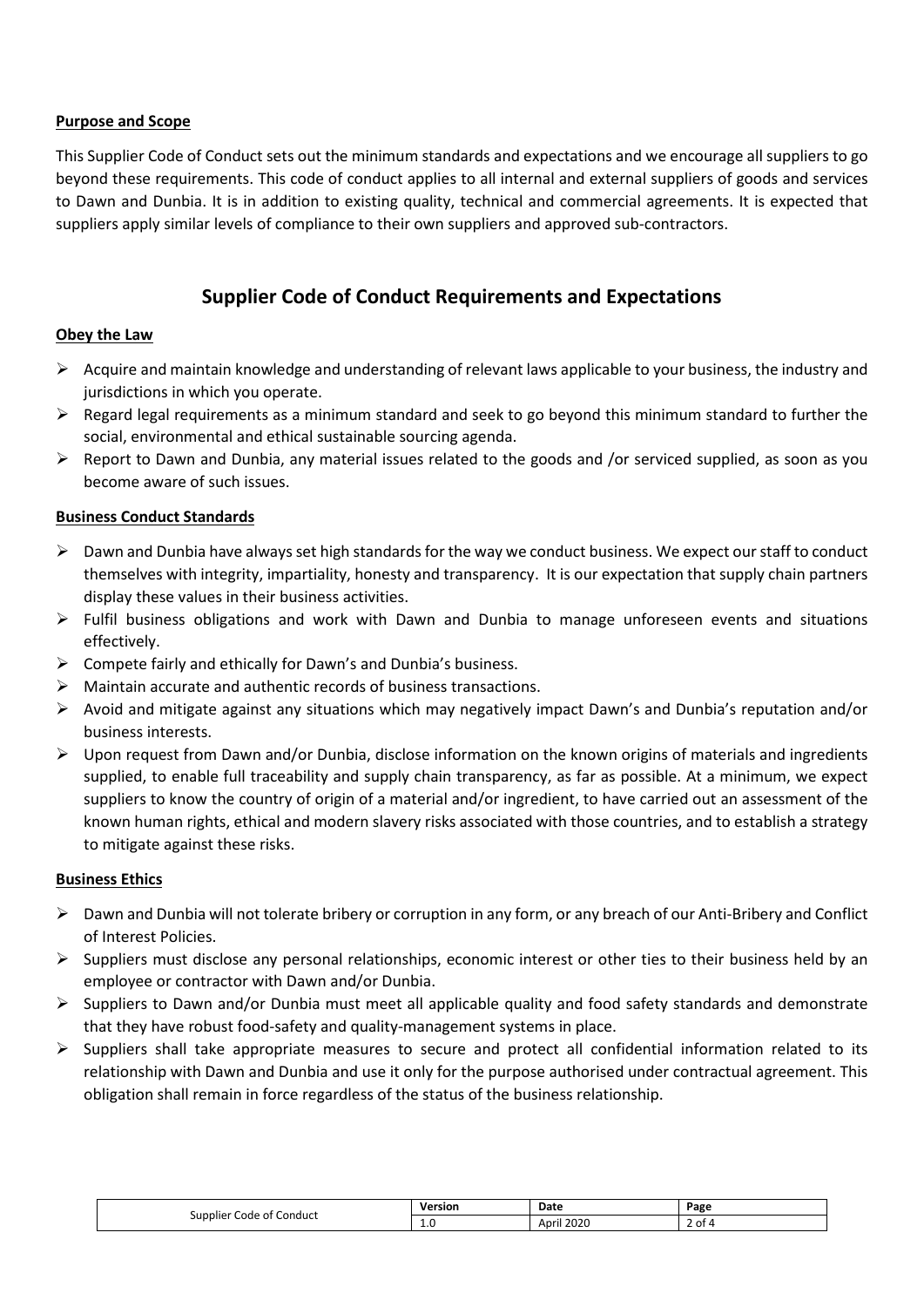# **Human Rights**

We expect suppliers to treat all employees fairly, honestly and with respect, in full compliance with the following, requirements. For clarity, we have set out below our expectations for Dawn and Dunbia suppliers:

- $\triangleright$  Dawn and Dunbia respect different cultures and values in countries in which we operate and source our raw materials, but do not compromise on the basic requirements on the Rights of the Child. It is mandatory that suppliers shall not permit child labour to be used in any operation connected with Dawn and/or Dunbia.
- $\triangleright$  Where young people under the age of 18 are employed, suppliers will ensure that their work is not likely to be harmful to their health and/or development, including not working under hazardous conditions and ensuring compliance with all applicable laws. The supplier should invest in a remediation system in the event of an underage worker being employed, to assist in their return to school or vocational programme or any other solution that can cater for the child's best interest.
- $\triangleright$  Under no circumstances tolerate, engage in or support human trafficking or forced labour as defined by the International Labour Organisation.
- $\triangleright$  All employees must have the legal right to work and any migrant workers, including but not limited to refugees, asylum seekers and those with subsidiary protection, should be in possession of a valid work permit issued by the relevant authority.
- $\triangleright$  Employees are not required to lodge "deposits" or their identity papers with their employer and are free to leave their employer after reasonable notice.
- $\triangleright$  We expect all our suppliers to take appropriate steps to identify, address and avoid Modern Slavery within their direct operations and supply chains. The supplier must ensure that goods provided to Dawn and Dunbia are not tainted by slavery, human trafficking or exploitation.
- $\triangleright$  The use of forced or involuntary labour of any type is prohibited. (i.e. forced, trafficked, bonded, indentured or involuntary prison labour).
- $\triangleright$  The use of physical abuse, verbal or sexual harassment or intimidation of workers shall be prohibited by suppliers.
- $\triangleright$  The rights of employees to join or refrain from joining worker organisations and will allow workplace access for such organisations to facilitate their representative functions will be respected. Respect the rights of employees to organise and bargain collectively.
- $\triangleright$  There will be no discrimination in hiring, compensation, access to training, promotion, termination or retirement on the grounds of race, caste, religion, age, nationality, social or ethnic origin, sexual orientation, gender, identity or expression, marital status, family status, pregnancy, union membership, political affiliation, disability or other legally protected class.
- $\triangleright$  Wages and benefits paid for a standard working week meet, at a minimum, national legal standards or industry benchmark standards, whichever is higher. In any event, wages should always be enough to meet the basic needs and to provide some discretionary income.
- $\triangleright$  All workers shall be provided with written and understandable information about their employment conditions in respect to wages before they enter employment and about the particulars of their wages for the pay period concerned each time that they are paid. For the avoidance of doubt, "understandable information" includes written, verbal, visual and pictorial, translated into the workers' native languages where there is no, reduced or inadequate comprehension of the primary language (e.g. English) used by the business.
- $\triangleright$  Deductions from wages as a disciplinary measure shall not be permitted nor shall any deductions from wages not provided for by national law be permitted without the expressed permission of the worker concerned. All disciplinary measures should be recorded.
- $\triangleright$  Suppliers will have a written disciplinary procedure outlining the steps for progressive discipline to correct misconduct or unsatisfactory performance inclusive of an appeal process.
- $\triangleright$  Suppliers will have a written grievance procedure so that grievances can be dealt with fairly, consistently and efficiently. Additionally, the supplier should invest in a 'whistleblower' service that enables employees and third-

| <sup>.</sup> Conduct<br>Supplier'<br>code of f | <b>Version</b><br>---- - | Date                     | Page |
|------------------------------------------------|--------------------------|--------------------------|------|
|                                                | <b>L.U</b><br>__         | il 2020<br>April<br>____ | ot 4 |